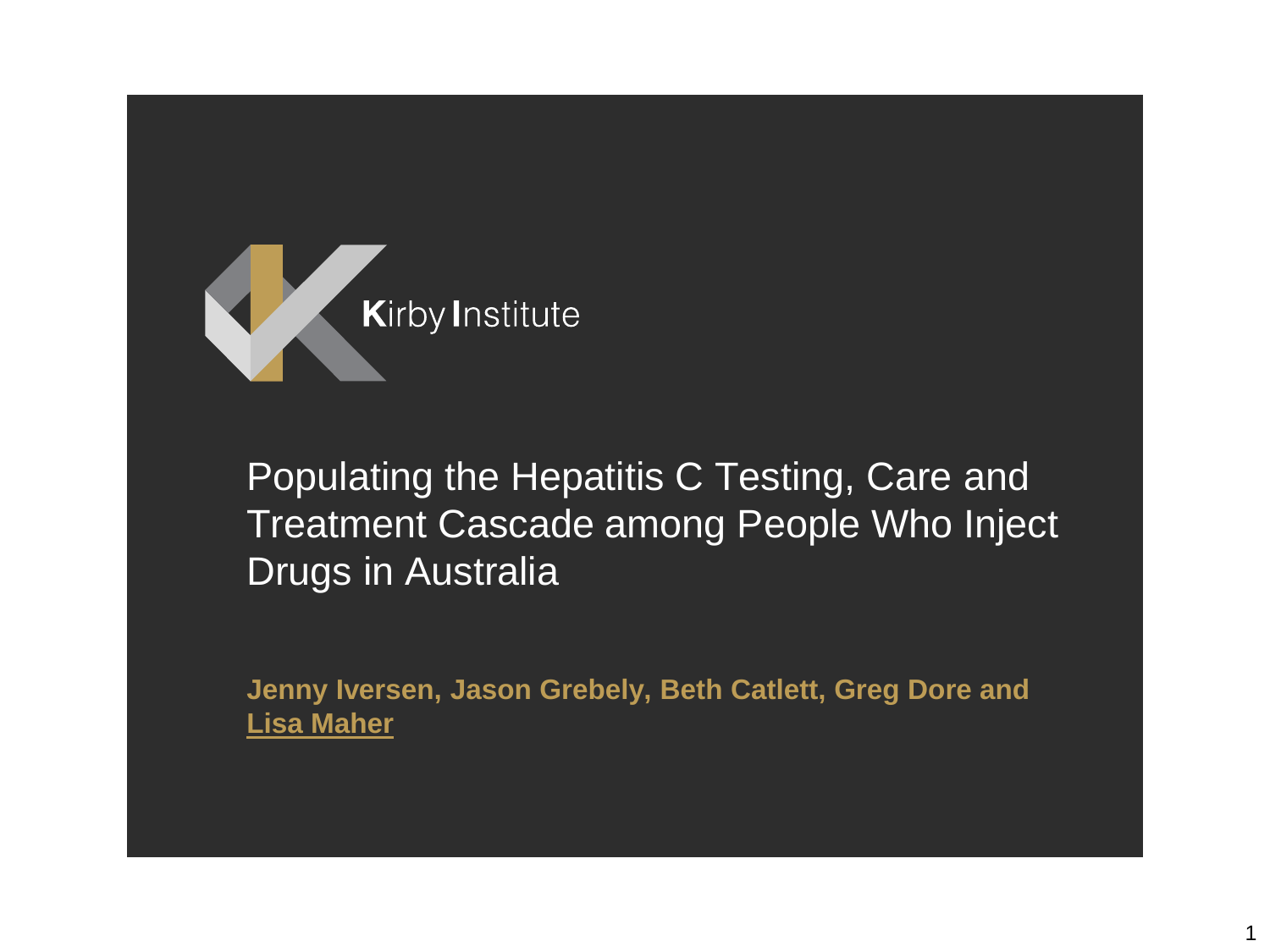

# **Background**

- The majority of new and existing hepatitis C virus (HCV) infections occur among people who inject drugs (PWID)
- An estimated 10 million PWID exposed to the virus globally<sup>1</sup>
- Interferon-based treatment uptake historically low among PWID
	- $\triangleright$  ~2% of PWID treated annually in Australia in all years to 2015<sup>2</sup>
- Universally accessible HCV direct-acting antiviral (DAA) therapies were made available on the Pharmaceutical Benefits Scheme in Australia on 1st March 2016
	- $\triangleright$  Efficacious, fewer side effects, affordable
- Potential to markedly improve treatment access and uptake among PWID and require a mechanism to monitor whether this is the case
	- $\triangleright$  'Cascade of care' framework adapted to monitor HCV testing, care and treatment among PWID in Australia.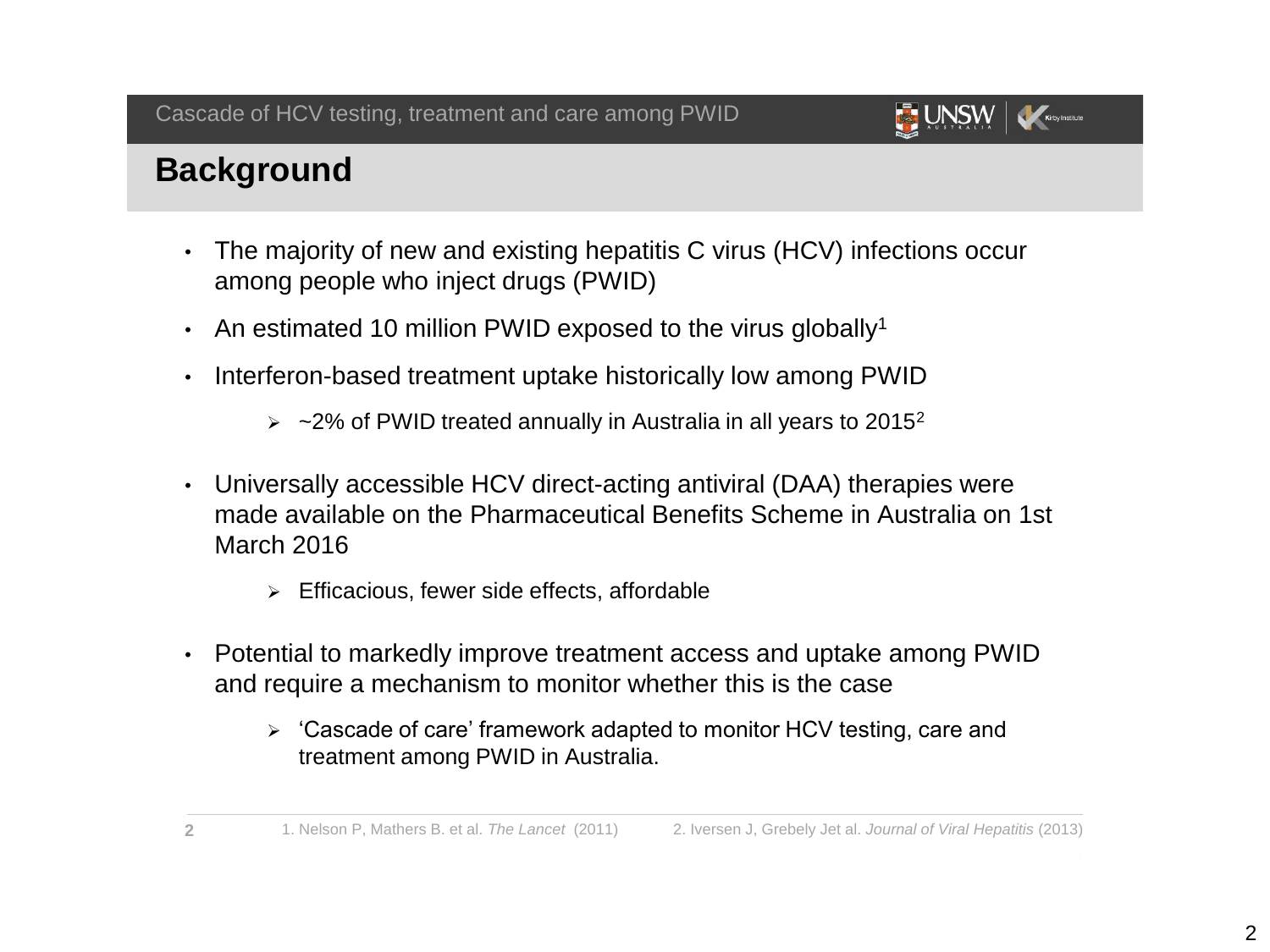

# **Aims**

- 1) Develop a methodology to monitor changes in testing, care and treatment uptake among active PWID
- 2) To establish baseline estimates of the HCV cascade of care among PWID prior to introduction of DAAs
- 3) Investigate opportunities for improving linkages to care among active PWID in Australia.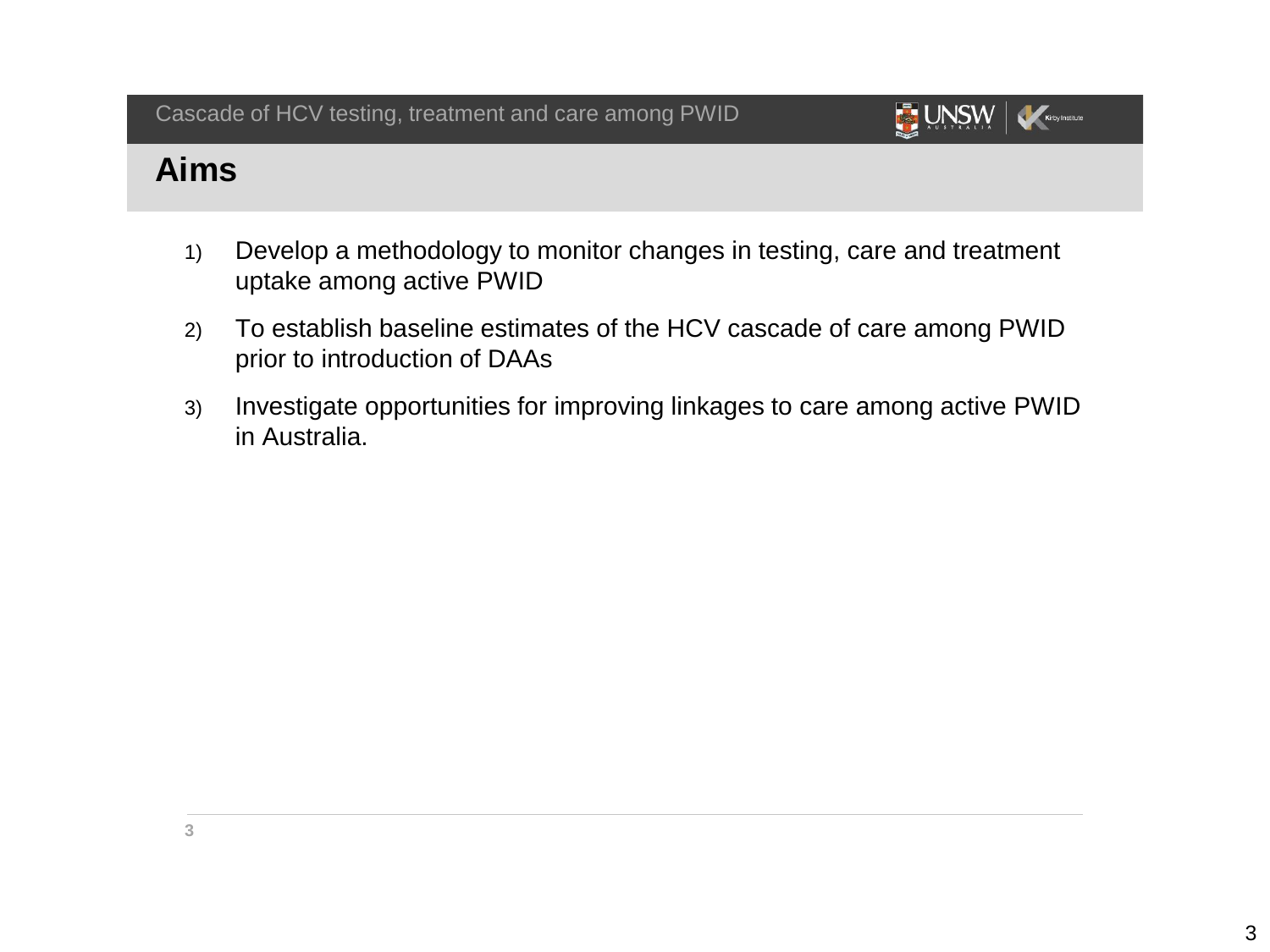

## **Methods**

• Utilize behavioural and serological data from the 2015 Australian NSP survey to generate % and 95% confidence intervals (CI) for each stage in the HCV cascade of care

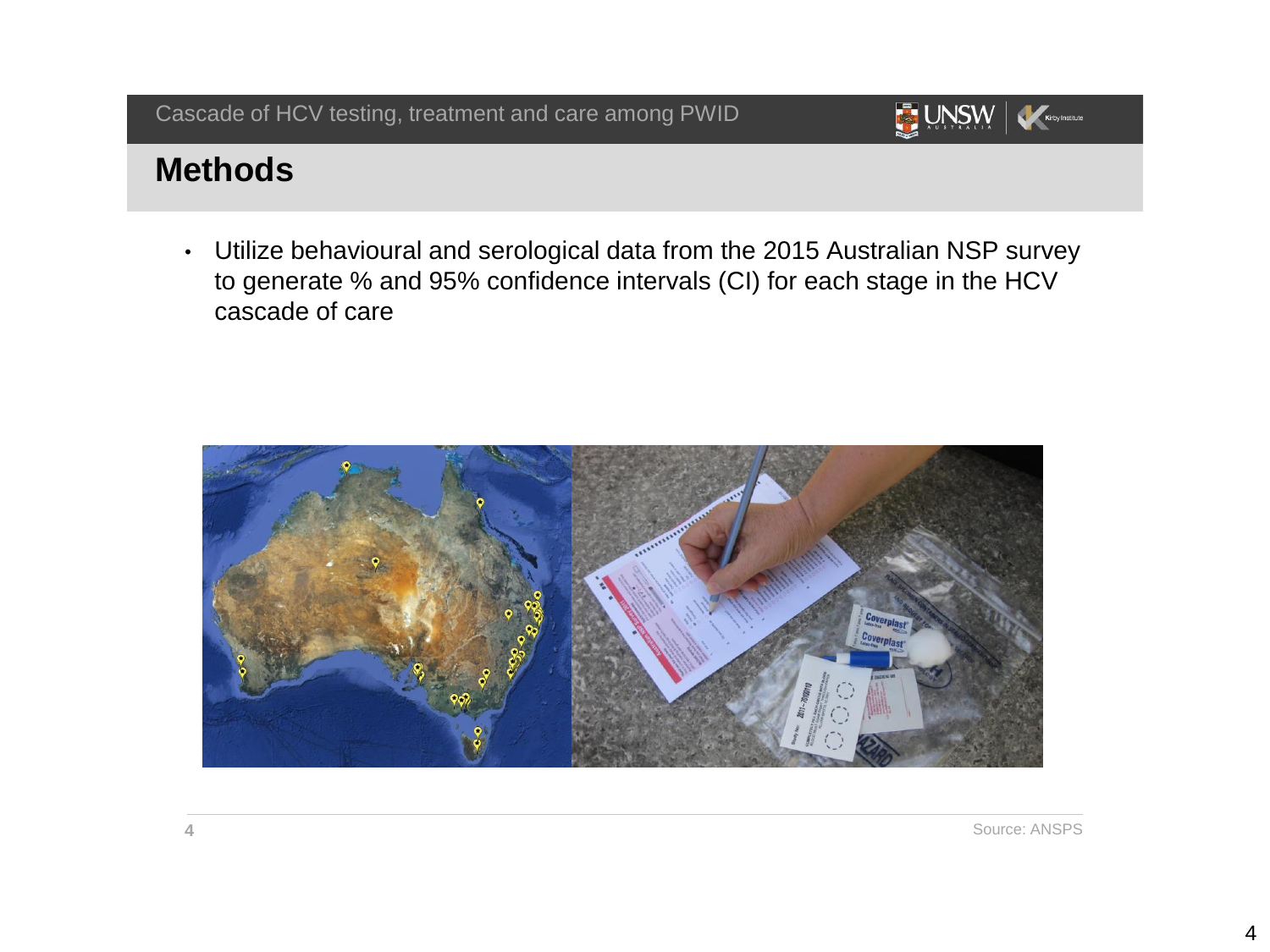

### **Methods**

- Utilize behavioural and serological data from the 2015 Australian NSP survey to generate % and 95% confidence intervals (CI) for each stage in the HCV cascade of care
- Respondents were asked to provide information about their:
	- $\triangleright$  self-reported hepatitis C status
	- $\triangleright$  history of HCV testing (including confirmatory RNA/PCR testing)
	- $\triangleright$  specialist HCV care (including assessment using fibroscan)
	- $\triangleright$  History of HCV treatment
- Serological testing of capillary dried blood spots:
	- Antibodies to HCV (Monolisa Plus anti-HCV EIA version 2; Bio-Rad, Marnesla-Coquette, France)
	- > HCV RNA (Abbott RealTimeTM Illinois, United States).
- Extrapolation of results using Australian PWID population size estimates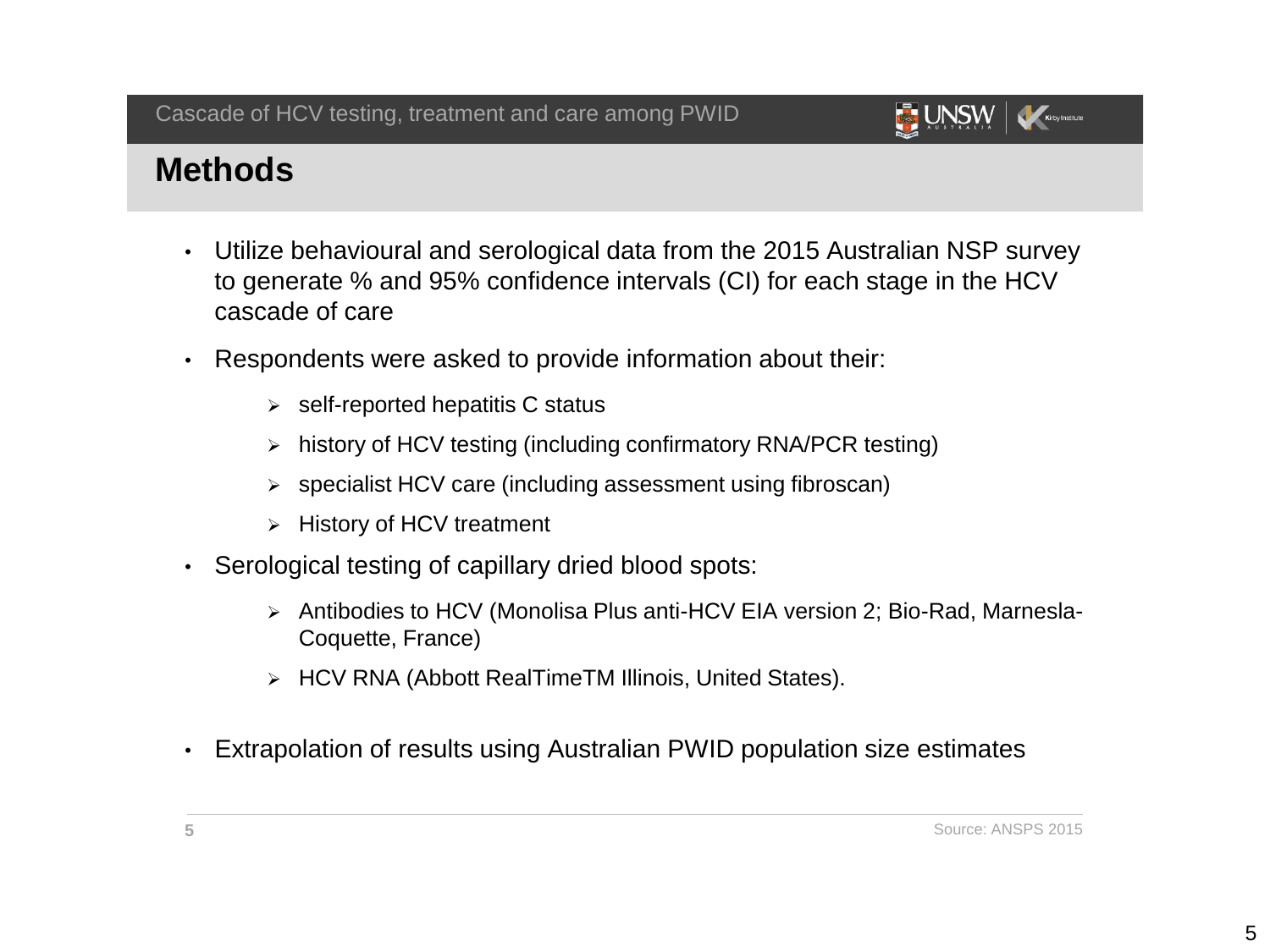

## **Results**

At the end of 2015, among an estimated 107,400 PWID<sup>3</sup> who injected in the previous 12 months:

- 89% (n=95,472, range: 94,018-96,821) had received HCV antibody testing
- $\cdot$  57% (n=61,334, range: 58,995-63,645) had been exposed to HCV

In 2015, 19% of ANSPS respondents had spontaneously cleared the virus (HCV antibody positive and HCV RNA negative serological results with no selfreported history of HCV treatment).

| <b>O Drug</b>                                                                                                                                                          | 000                                                                                                                                                                                                                                                                                                                                                                                                                     |
|------------------------------------------------------------------------------------------------------------------------------------------------------------------------|-------------------------------------------------------------------------------------------------------------------------------------------------------------------------------------------------------------------------------------------------------------------------------------------------------------------------------------------------------------------------------------------------------------------------|
| <b>MOA</b><br><b>AA</b>                                                                                                                                                |                                                                                                                                                                                                                                                                                                                                                                                                                         |
| 0.0.6<br>$-400$<br>88000<br>$0.8 - 0.0$<br>$\begin{array}{c} \circ & \circ \circ \end{array}$<br>400                                                                   |                                                                                                                                                                                                                                                                                                                                                                                                                         |
| <b>POO</b><br>100<br><b>Pr 12 15</b><br>000<br>$\begin{array}{c} 0 & 0 \\ 0 & 0 \end{array}$<br><br>                                                                   | 000                                                                                                                                                                                                                                                                                                                                                                                                                     |
| 000<br>000000<br>Pas<br>$\bullet \bullet$<br><b>BO 640 B</b><br><b>COO</b><br>906<br>000                                                                               | <br><b>COLE</b><br>1.6411                                                                                                                                                                                                                                                                                                                                                                                               |
| dk.o<br>4 4 4 4 4<br>$\theta P P$<br>eta.<br>00000<br>$\bullet$<br>0.0 <sub>a</sub><br>180                                                                             | 00000<br>400<br><b>ANE</b>                                                                                                                                                                                                                                                                                                                                                                                              |
| 0.0000<br><br><b>Depote</b><br><b>ADD</b><br>300<br>90653<br>SOORS<br>500<br><b>BA</b><br>0000                                                                         | 000<br>000<br>844                                                                                                                                                                                                                                                                                                                                                                                                       |
| $-0000$<br>0.09<br>500 000<br>9.9.4<br>1000000<br>500<br><b>00000 000</b><br>$\bullet$<br><br>$\bullet \bullet \bullet \bullet$<br><b>AGAA</b><br><b>RABO</b>          | -<br>$\begin{array}{c} \bullet\bullet\bullet \end{array}$<br>Several .<br>$\begin{picture}(20,20) \put(0,0){\line(1,0){0.5}} \put(15,0){\line(1,0){0.5}} \put(15,0){\line(1,0){0.5}} \put(15,0){\line(1,0){0.5}} \put(15,0){\line(1,0){0.5}} \put(15,0){\line(1,0){0.5}} \put(15,0){\line(1,0){0.5}} \put(15,0){\line(1,0){0.5}} \put(15,0){\line(1,0){0.5}} \put(15,0){\line(1,0){0.5}} \put(15,0){\line(1,0){0.5}} \$ |
| <b>Pro Cooo ddget</b><br><b>Bungalo</b><br>$r$ 44<br>$\begin{array}{c} \bullet & \bullet & \bullet \\ \bullet & \bullet & \bullet \end{array}$<br><br>$\bullet$<br>000 | 6000<br><b>Coco</b><br><b>ULLE</b>                                                                                                                                                                                                                                                                                                                                                                                      |
| 18997<br>$\begin{array}{c} \bullet & \bullet \\ \bullet & \bullet \end{array}$<br>600<br>$\bullet$<br><b>BARA</b><br>$\overline{c}$                                    | <b>DAU</b><br>100<br><b>William</b> Miles                                                                                                                                                                                                                                                                                                                                                                               |
| <b>FLE</b><br>$\overline{a}$<br>人名法登<br>000<br>$\overline{a} = \overline{a} \overline{a}$<br>1849.<br><b>AAAA</b><br><b>AMES</b><br>200                                | $\bullet\bullet\bullet$<br><br>$\bullet \bullet \bullet$                                                                                                                                                                                                                                                                                                                                                                |
| 600<br>866<br><br><b>COMMA</b><br><b>Ad MA OBA</b><br><b>ABA 44</b><br>$\bullet\bullet\bullet$<br>1000<br>0.000                                                        | 800<br>$\sqrt{1000}$<br><b>Keware</b><br>D.                                                                                                                                                                                                                                                                                                                                                                             |
| 00600<br><b>ASPER DOOR</b><br>606<br>500<br>71643                                                                                                                      | $\frac{1}{2}$<br>$\overline{\phantom{a}}$<br><b>Ford ATT</b><br><b><i>Mathematica</i></b>                                                                                                                                                                                                                                                                                                                               |
|                                                                                                                                                                        | <br>$\bullet \bullet \bullet$                                                                                                                                                                                                                                                                                                                                                                                           |
| $\eta$                                                                                                                                                                 | $- 100$                                                                                                                                                                                                                                                                                                                                                                                                                 |
|                                                                                                                                                                        |                                                                                                                                                                                                                                                                                                                                                                                                                         |

3. Larney S (2016) pers. comm.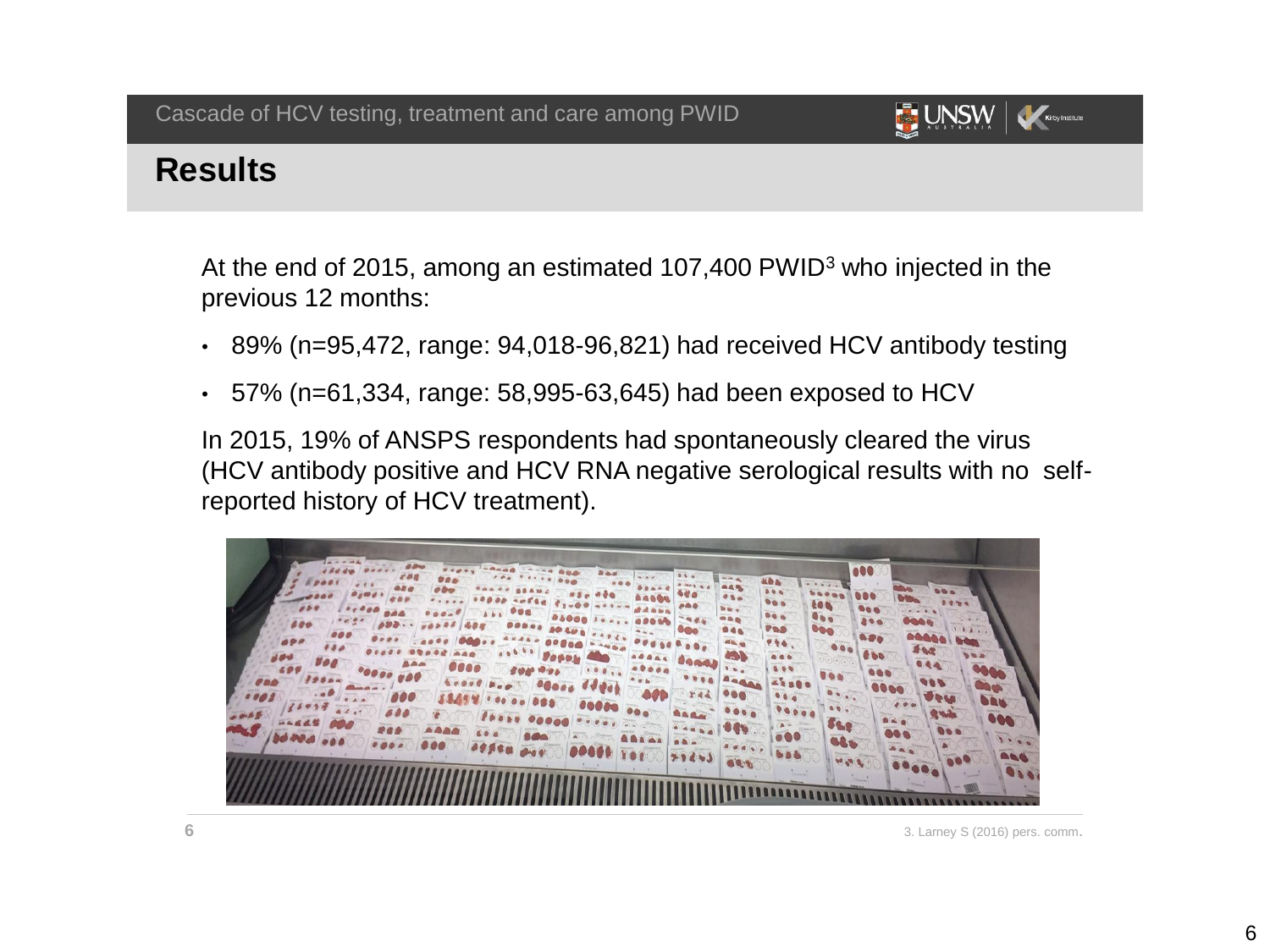

# **Results**

At the end of 2015, among an estimated 49,890 (range: 48,092-52,054) PWID with chronic infection:

- $\cdot$  47% (n=23,490, range: 21,263-35,733) had confirmatory testing
- $\cdot$  31% (n=15,359, range: 13,346-17,487) had received specialist HCV assessment (majority assessed using fibroscan)
- 9% (n=4,216, range: 3,073-5,613) had been treated with antiviral therapies
- After adjusting for treatment success of 55% in the interferon-based treatment era and allowing for some re-infection, it is estimated that 48,284 PWID were living with chronic HCV infection in Australia at the end of 2015.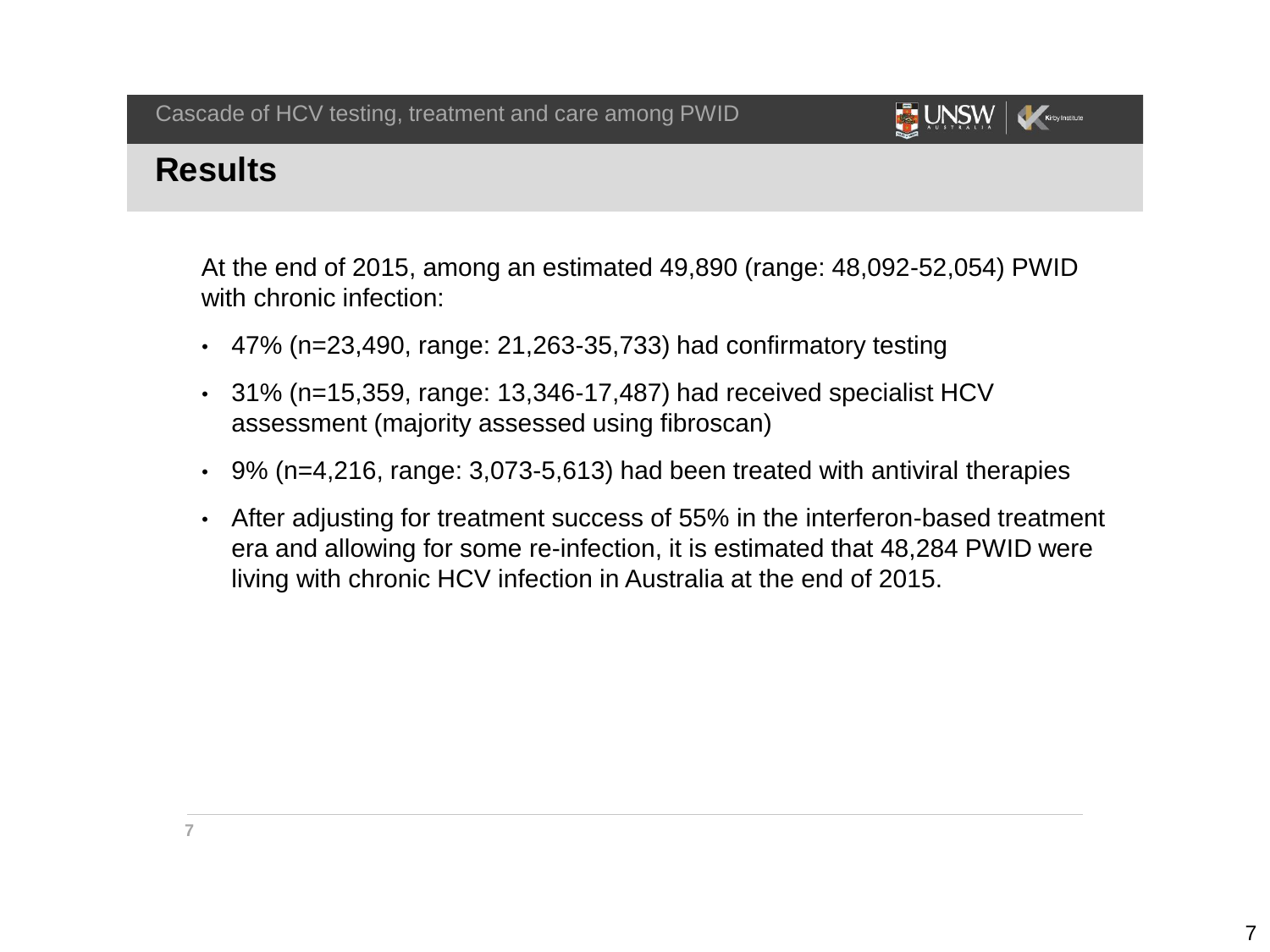

# **Discussion**

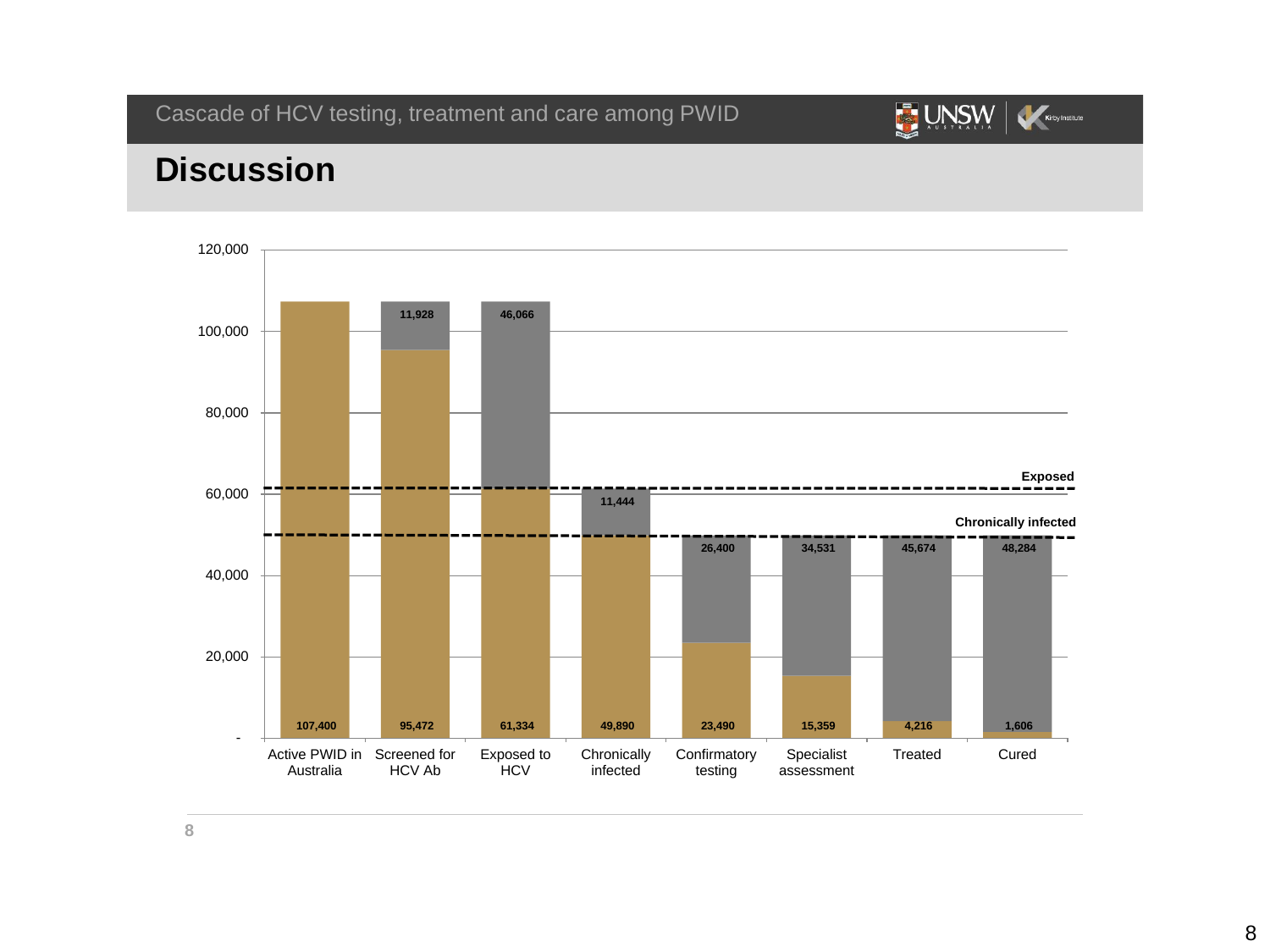

### **Discussion**

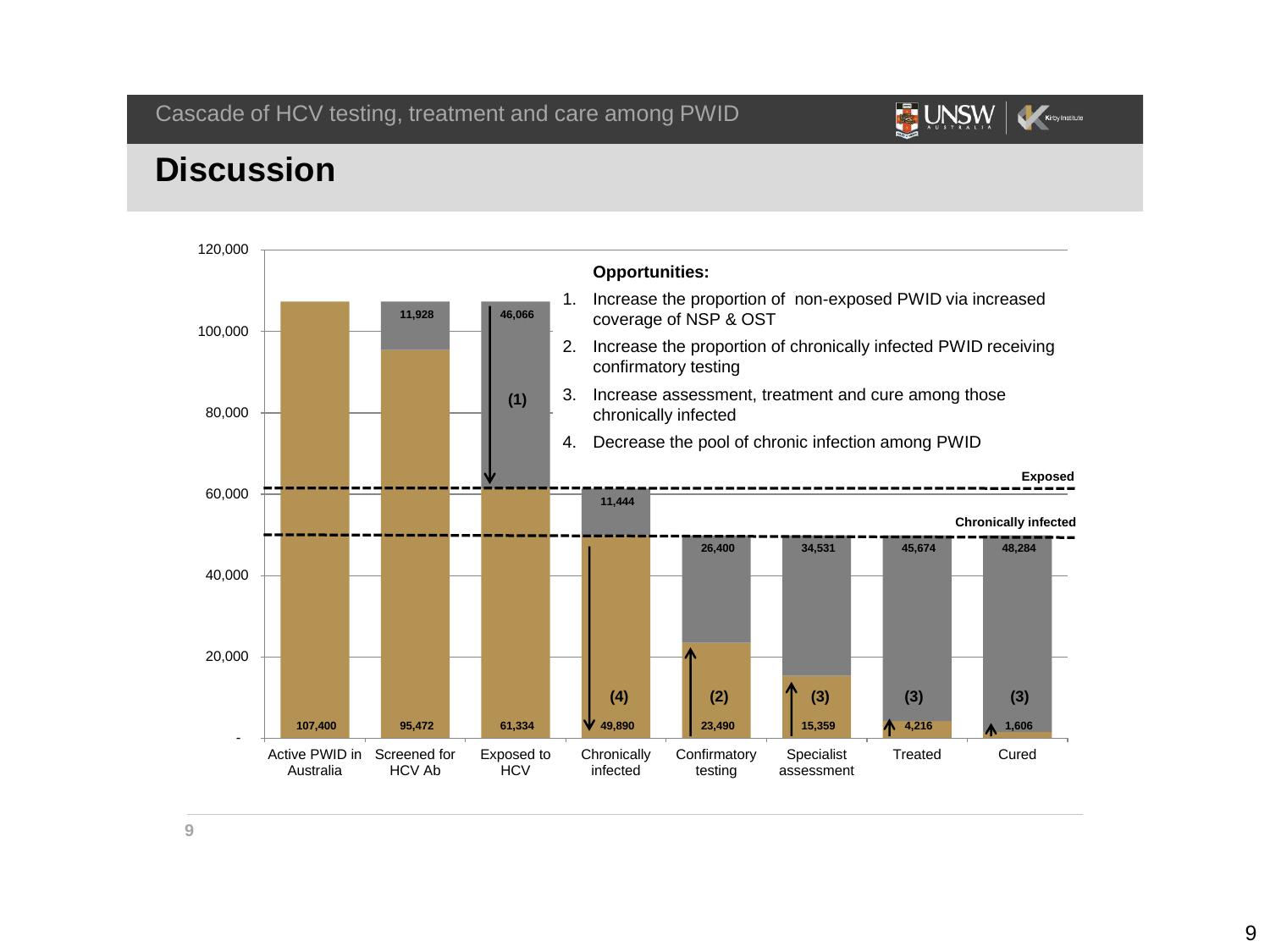

# **Conclusion**

- High uptake of HCV antibody testing among active PWID
- Strategies are required to enhance confirmatory HCV testing
- Unrestricted access to DAAs has the potential to markedly improve the HCV care cascade among active PWID
- Between March and June 2016 an estimated 15,493<sup>4</sup> people had initiated DAA therapy and it is likely that more people will have initiated DDA therapies by the end of 2016 than the total treated in the interferon era
- However, the proportion of those treated who are active PWID is uncertain:
	- $\triangleright$  strategies to ensure linkage to care and access and uptake of HCV treatment among this sub-population
	- Utilize ANSPS to monitor HCV treatment uptake among PWID
	- Conduct HCV antibody and RNA testing of ANSPS DBS to monitor the pool of chronic infection among PWID
	- $\triangleright$  Update the HCV testing, care and treatment cascade among PWID in 2017
- Ensure that primary prevention strategies (NSP and OST) are maintained or enhanced.